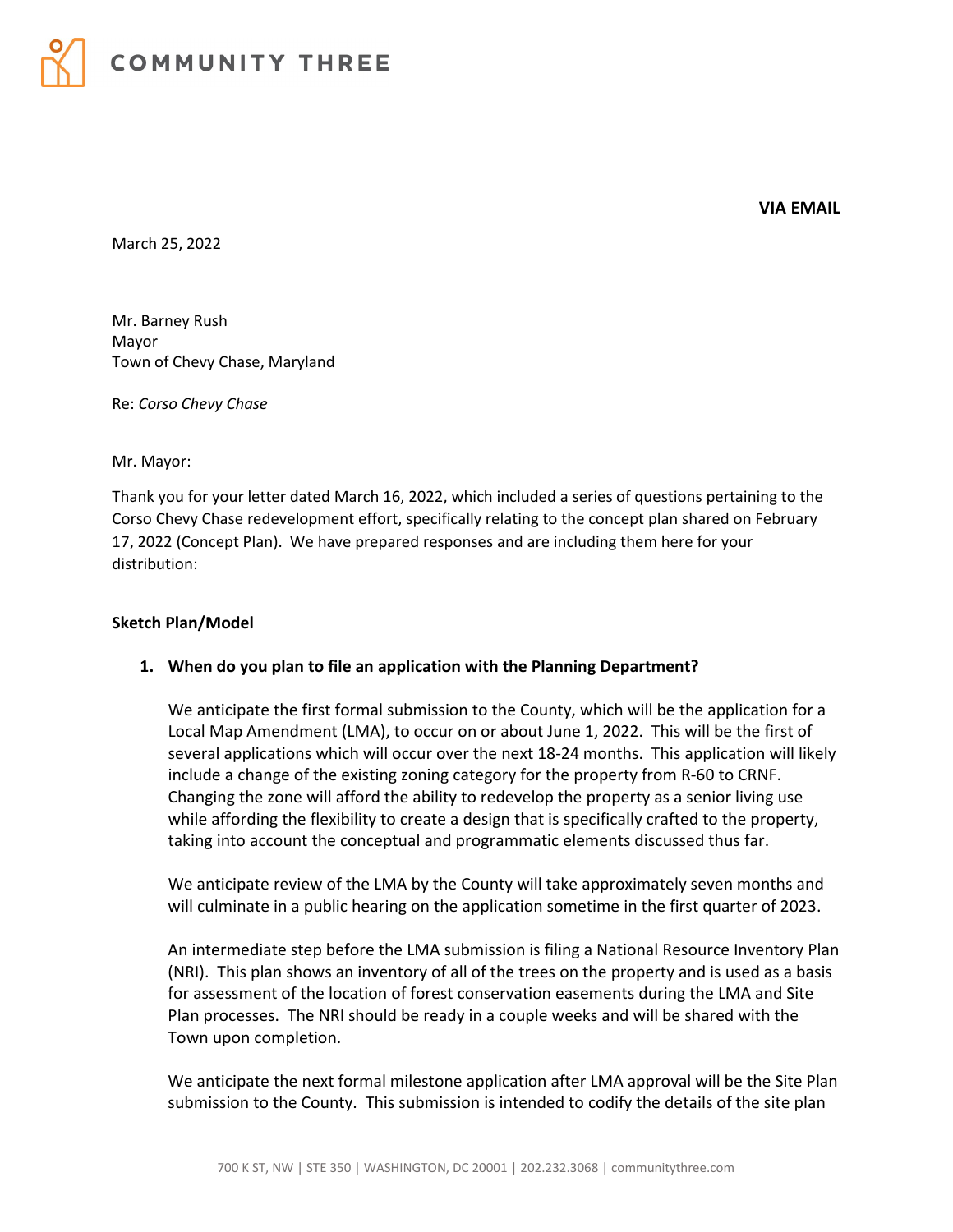

including, pedestrian, vehicular, and fire access, building location, height, and density, landscaping, stormwater management, and other exterior elements of the site in compliance with the new zoning category. This is a public process with several rounds of revisions that also culminates in a public hearing.

The final submission will be a Building Permit submission the County and Town. In this process, the application will comply with the approved Site Plan. The Town will also be involved in this part of the process as it will review and approve the Building Permit. As you are aware, the Town's building permit regulations are tailored to accommodate single family residential construction, not the redevelopment of this special project or site. As such, and when we get to that point in the process, we will collaborate with the Town to find the best approach, whether through variance or other means, to grant a Town building permit for this special condition.

There are also a series of smaller submissions to various County and State agencies that run concurrent with and are consistent with the above.

#### **2. What is the FAR?**

The Floor Area Ratio (FAR) of the Concept Plan is approximately 1.20. This equates to 642,000 gross square feet (building area) divided by 535,400 gross square feet (approximate lot area).

### **3. What are the maximum heights of the buildings?**

The County zoning ordinance measures building height to the midpoint of a sloped roof. The Concept Plan contains a series of one, two, three, four and five story buildings with the highest building height being 74 feet above grade.

#### **4. How many units are planned?**

Senior living doesn't typically count number of units the same way a multifamily residential building might because of the differing levels of care (which results in different configuration of living spaces). The Concept Plan contains approximately 360 Assisted/Independent Living residences and approximately 50 Memory Care rooms.

#### **5. When can you provide a 3D physical model of the development?**

We will work on this, but given the large site, it takes a considerable amount of time to get a 3D model accurate, even in concept form. We anticipate having at least some views from the surrounding vicinity ready in the next 45-60 days.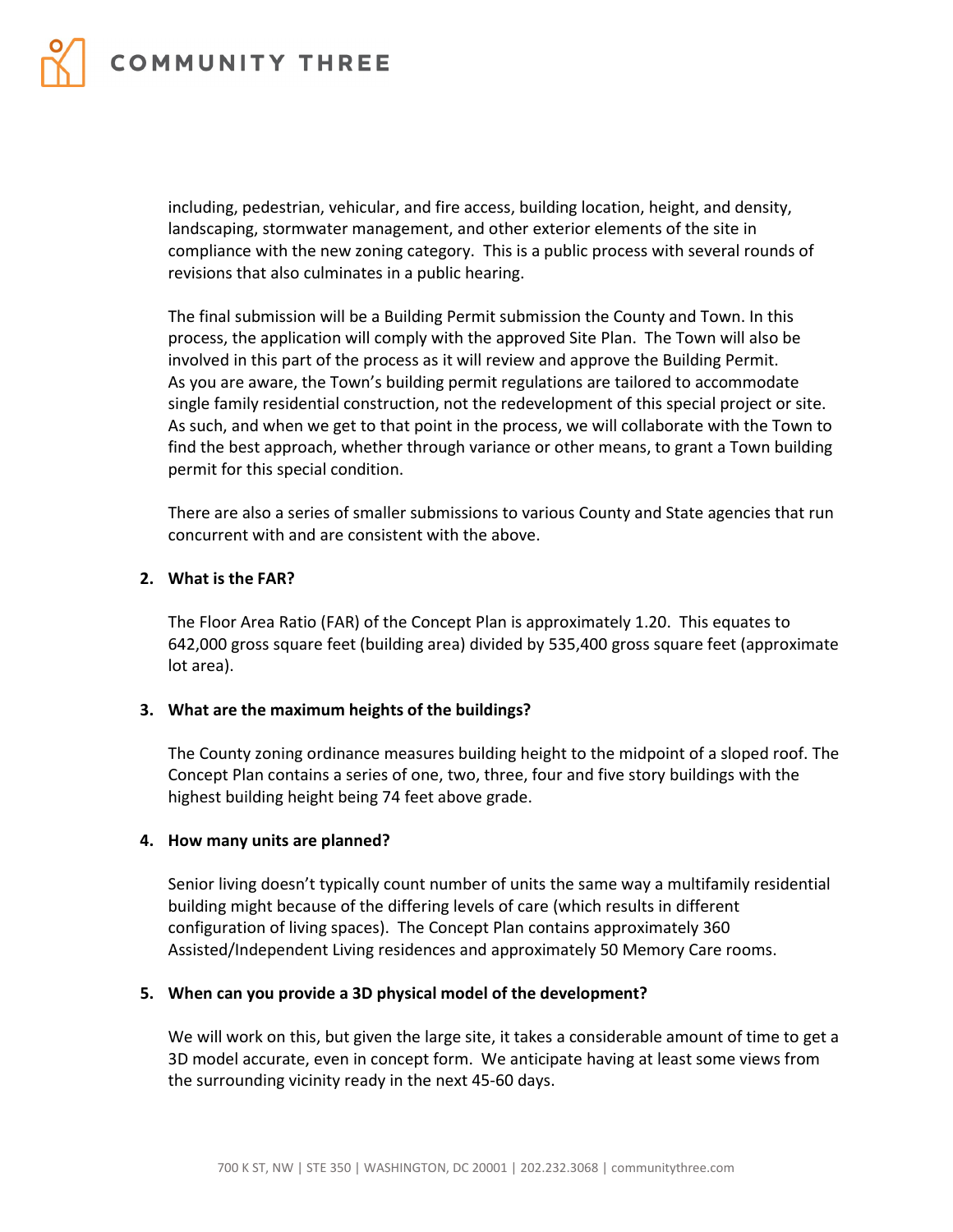

## **6. Will the project have any explicit environmental features, such as green roofs? Will the project be LEED certified?**

Yes. The redevelopment will comply with the County's green building standards which will necessitate a minimum LEED Silver rating (or equivalent). To meet these standards, the redevelopment will include bioretention facilities and areas of green roofs, as well as energy efficient systems and materials. The amount and configuration of compliance have not been determined at this time.

### **Retail/Commercial Facilities**

# **1. What is the type and number of planned retail/commercial establishments?**

The Concept Plan anticipates a small coffee shop/market, a florist, and a creperie/ice cream shop. These type and size of shops are intended to only draw from Corso Chevy Chase and the immediate vicinity by foot.

## **2. How big will they be (square footage, height, attached/detached, etc.)?**

The Concept Plan anticipates all of the shops incorporated into the ground floor of the building(s) and not as stand-alone elements. Each of the three shops would be approximately 1,000-1,500 square feet each.

# **3. Where will they be located, and how will they be accessed?**

The Concept Plan anticipates all of the shops located near the main entry along Connecticut Avenue or adjacent to the theater element.

### **4. Who will be allowed to use/access them?**

Anyone, during their respective hours of operation.

### **Community Integration**

**1. How can the senior living facility be integrated into the Town and the larger community (pedestrian pathways, shared amenities, etc.)?** 

Integration can be in many forms. Some ways the Concept Plan has begun to do so include: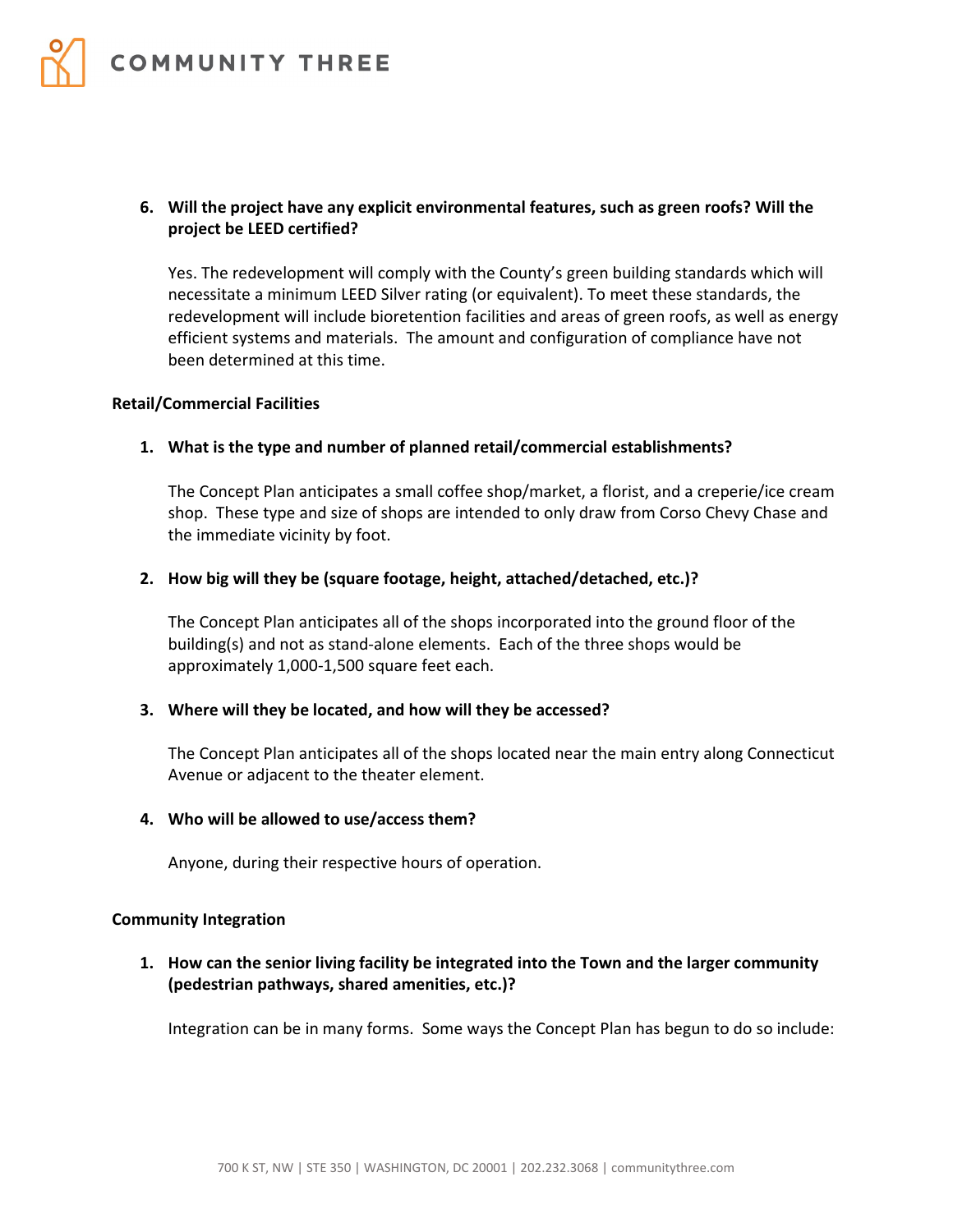

- **Pedestrian pathways and connections** through the interconnection of existing Town sidewalks to new pathways throughout the natural and formal areas of the property.
- **Appropriate and contextual architecture** through varied roof forms, detailing and elements characteristic of the local vernacular and rational organization of entrances, walkways, and service functions.
- **Use of local materials** though the use of non-invasive plant species and building materials typically found throughout the region.
- **Interaction among residents** through being a patron of the shops and having a conversation with others while there, seeing a local school performance in the theater, or visiting a friend for lunch who lives at Corso Chevy Chase.
- **Regional connectivity –** though shuttle service for Corso Chevy Chase residents to visit nearby restaurants, shopping, and other regional transit facilities**.**

# **2. How have you integrated other senior living facilities into surrounding residential communities?**

The level and type of integration is certainly unique to the specific location and community, but primarily in the same ways outlined above.

# **3. What is the extent of the planned fencing around the property?**

As mentioned previously, the design of site security requires a delicate balance between keeping the residents of Corso Chevy Chase safe while at the same time, keeping the residents who need extra care contained in an appropriately managed environment. As the Concept Plan evolves, we will certainly work with this balance in mind.

# **4. What specific impacts of development and use do you anticipate on neighboring residential properties?**

There will be noise and activity during the contraction phase of the redevelopment. We will certainly strive for the impact to be as minimal as possible and will develop a specific plan for construction activities during the Building Permit process.

### **Streets/Traffic**

**1. What are your plans for providing on-site parking for residents, visitors, staff, retail employees, and retail users? How many spaces will be provided?** 

All Chevy Chase Corso residents, staff and visitors will have space for parking in the underground garage. The Concept Plan contains approximately 525 parking spaces.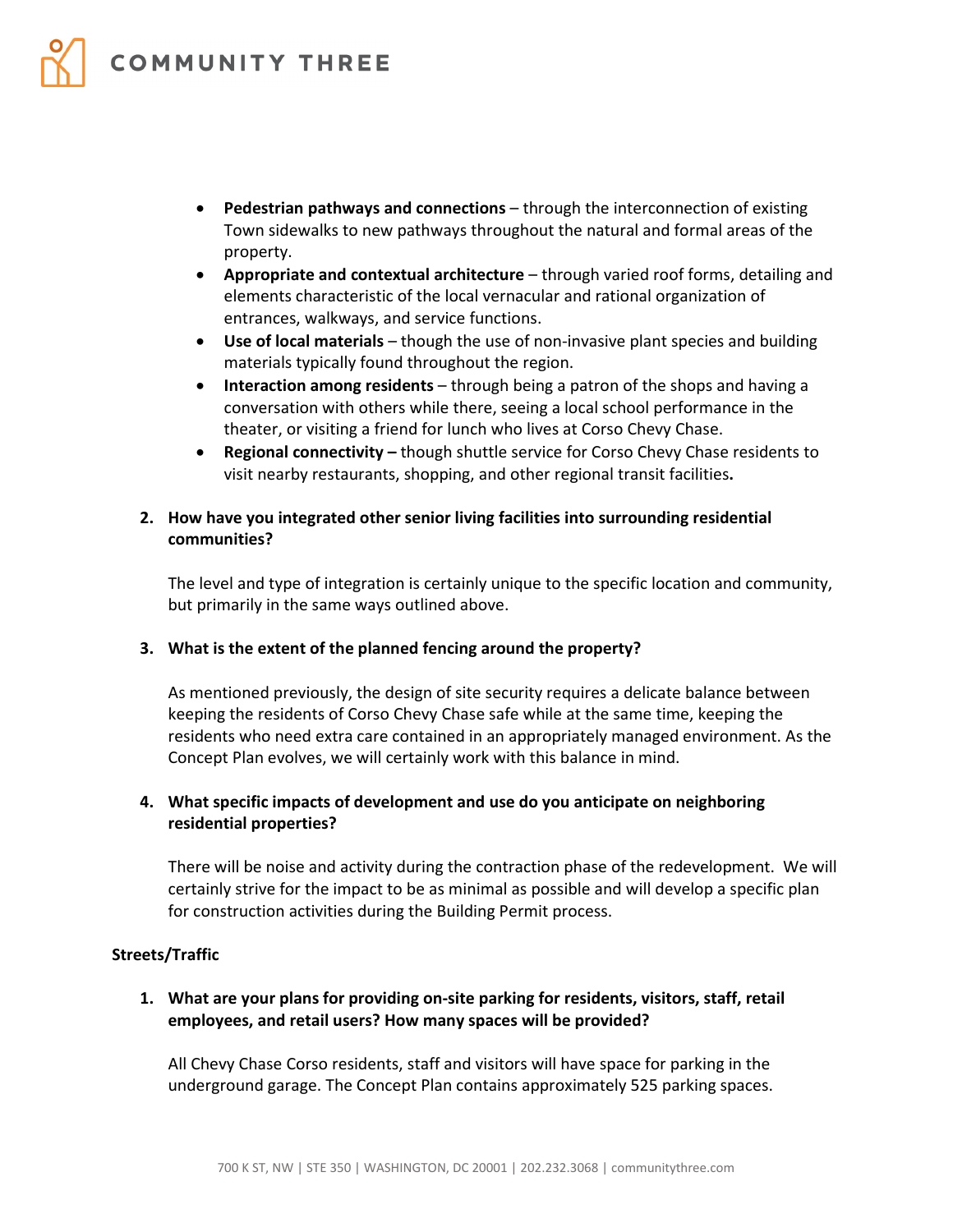

## **2. What are plans for signalization or other traffic control measures on Connecticut Avenue to facilitate property ingress/egress?**

We are planning to meet with the County and State departments of transportation in the coming weeks to discuss this intersection further, but as of now, by keeping the existing curb cuts we hope to minimize any impact to the traffic patterns.

#### **3. Will a traffic study be conducted, and when?**

Yes, as part of the LMA and Site Plan process, a traffic impact analysis is required.

## **4. Are any lane closures planned on Connecticut Avenue or other surrounding roads during staging or construction?**

We do not believe so but a Traffic Control Plan (TCP) has not been prepared yet. The TCP will be prepared during the Building Permit process.

# **5. What will be the timing and pattern of services: trash removal, food deliveries, laundry, etc.**

Once Corso Chevy Chase is fully occupied, trash pickup is likely to occur twice a week during daytime hours. Food service deliveries will likely occur three to four times per day. Laundry will likely be picked up/dropped off twice a week, also during daytime hours.

### **Open Space & Amenities**

# **1. What amenities are you planning in addition to the pool and theater (ball courts, tot lots, playgrounds, etc.)?**

Corso Chevy Chase residents will have access to walking paths, seating areas, indoor swimming pool, shops (currently planned as a florist, café/market, and creperie/ice cream shop), greenhouse, landscaped areas, theater, several restaurants, wine tasting room and storage, as well as a variety of interactive planned activities.

#### **2. What amenities will Town residents be able to access/use and under what conditions?**

Town residents will be able to access the walking paths, seating areas, shops (currently planned as a florist, café/market, and creperie/ice cream shop) as well as any events or activities that are open to the public. Such activities can be as broad or as narrow as the community (both Town and Corso residents) desire.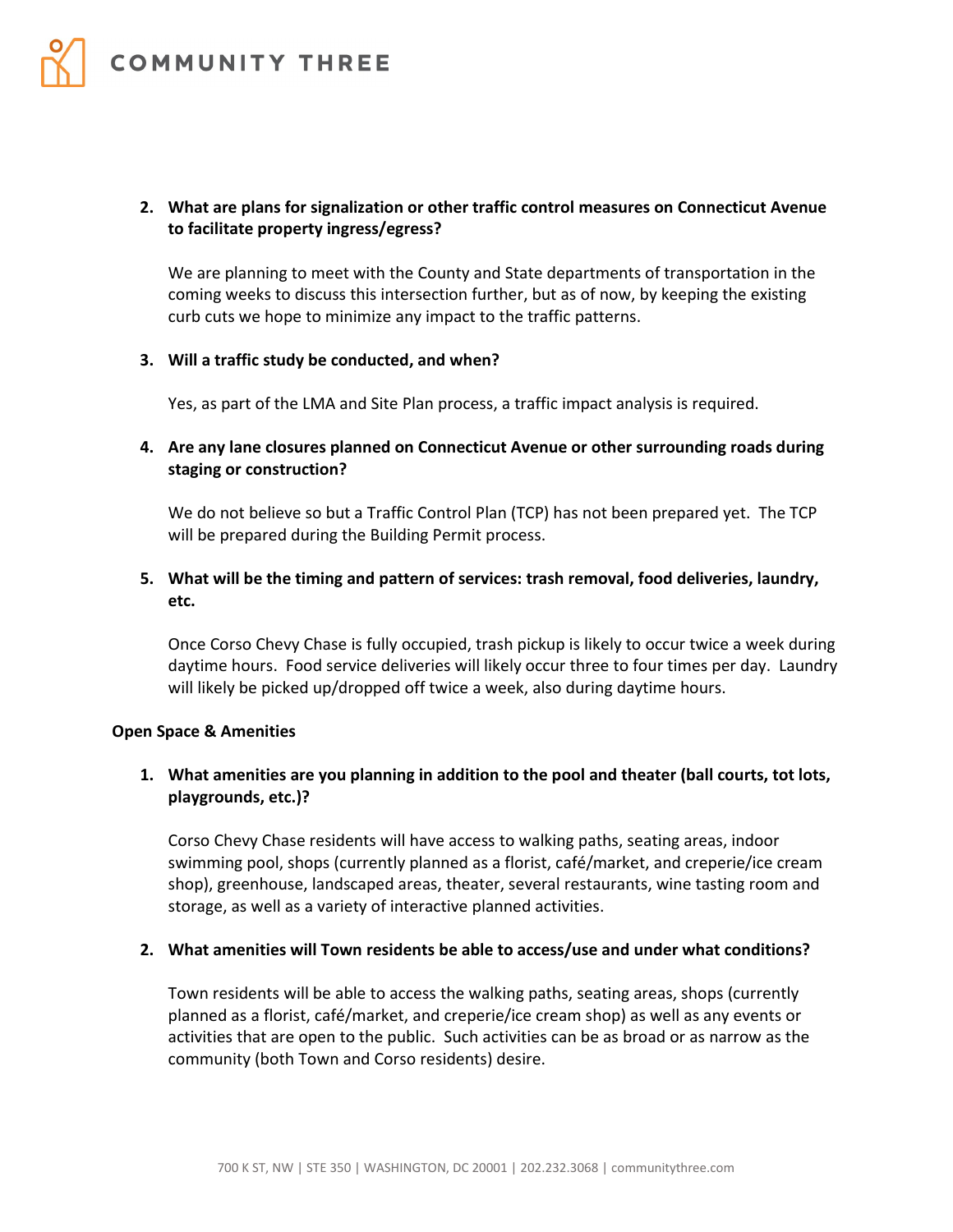

In the event the pool and/or spa is determined to have excess capacity, Corso Chevy Chase may open limited portions of the facility to age-restricted Town residents.

## **3. What additional open space could be provided for general community recreational activities?**

The open space proposed is limited to what is shown in the Concept Plan. This includes approximately 3.00 acres of passive open space (forested areas) and approximately 3.30 acres of active open spaces (landscaped and hardscaped areas around the buildings). In total, approximately 6.30 acres is open space, or approximately 52% of the total property.

#### **Trees & Stormwater Management**

**1. Have you completed a tree inventory and assessment, and what are the results? How many trees will be requested for removal, and what are the species, size, and condition of those trees?** 

The tree survey is in process and will be ready for the NRI submission. It will include location, species, and condition, of all of the trees with a DBH (diameter and breast height) greater than 25".

In general, based upon preliminary analysis, the vast majority of the significant trees are located along the north and western portions of the property where no redevelopment activities will occur. Some trees that are in poor condition and others in the center of the property will be removed so as to construct the underground parking garage and new buildings above.

# **2. What is the expected change in impermeable surface compared to current use, and what plans will be made to ensure that neighboring homes will not be affected by storm water runoff? What stormwater management devices will be used, and where will they be located?**

Since we are still quite early in the process, formal stormwater management calculations are not yet available, so it is hard to tell exactly what measures will be needed/desired for this purpose. Whether through green roofs, bioretention areas, treatment/detention facilities, or other means, a large emphasis will be put on appropriate stormwater management during the Site Plan process. As the design evolves though that process, which measures used, or combination thereof, will become clearer. Regardless, the County has very stringent stormwater management requirements, much more stringent than when the property was originally built with its vast surface parking lots, so we anticipate a more conservative treatment of stormwater than exists today.